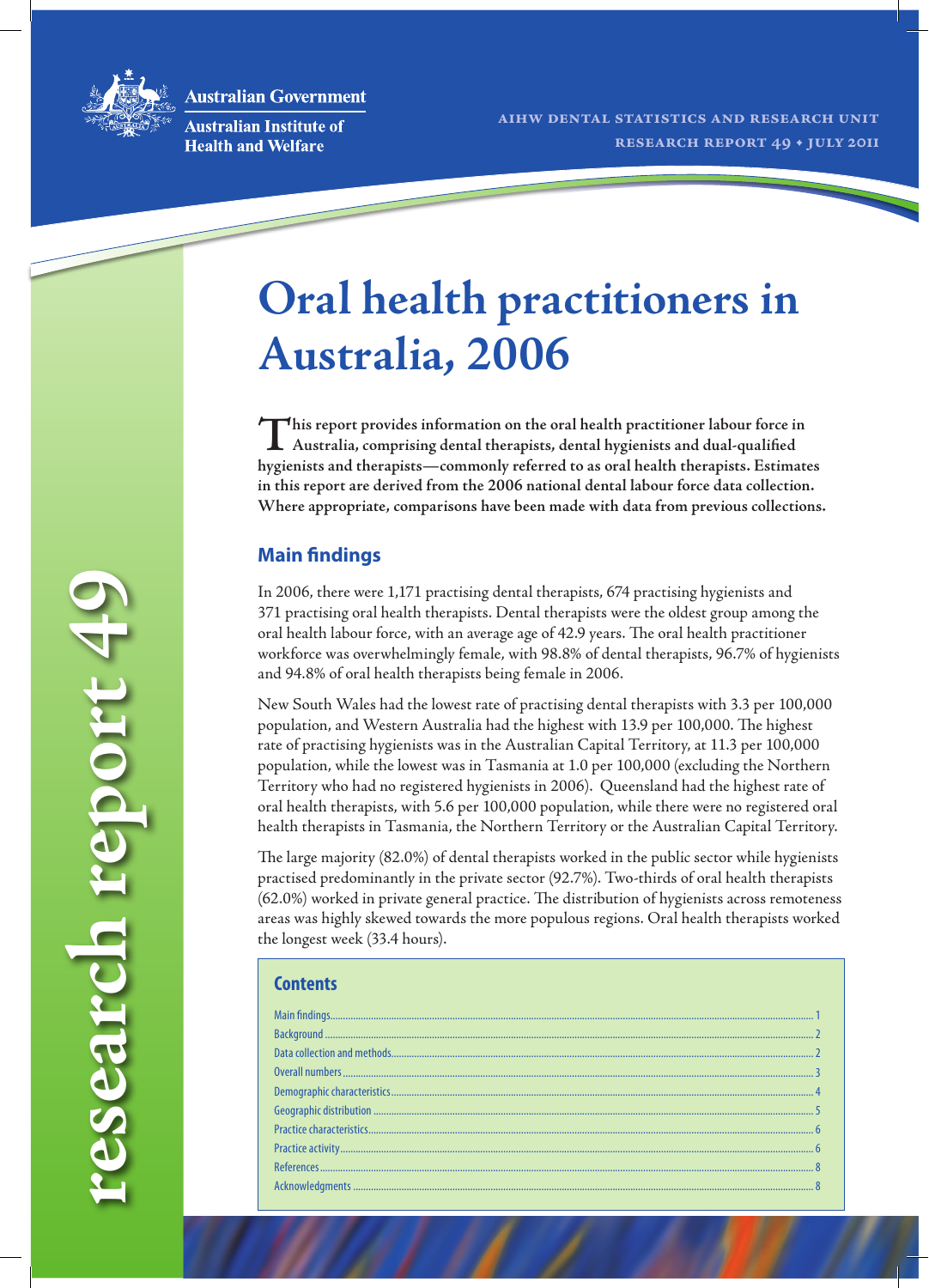## **Background**

Since the late 1990s, there has been a substantial change in the structure of dental therapy and dental hygiene training programs. Historically, programs were predominantly single qualification Advanced Diplomas. In recent years, these programs have been replaced by Bachelor of Oral Health courses training dual-qualified hygienists and therapists, commonly referred to as oral health therapists. The first Bachelor of Oral Health course was an academic upgrade program offered by The University of Queensland (2002), quickly followed by the establishment of programs in other states.

Dental hygienists are trained in an accredited school and registered by the state/territory board to provide various dental services including examinations, scaling and polishing teeth, prevention, health promotion and radiography in accordance with the restrictions in place by the dental boards. Dental therapists provide various clinical and preventive services to preschool-aged and school-aged children and young adults, which include services such as examinations, fillings, extractions, health promotion and prevention. Oral health therapists are eligible to register as both a dental therapist and dental hygienist, but may not necessarily maintain dual registration or employment in a dual capacity.

Legislation in states and territories that defines the scope of practice for this labour force group has changed considerably since 2000. These changes and their timing varied by state/territory and by occupational groups, and are expected to have an impact on the practising patterns of these occupational groups. As of 2010, under national registration arrangements, scope of practice provisions have become uniform across all jurisdictions (a description of clinical services performed by hygienists and dental therapists in 2006 can be found in Balasubramanian & Teusner 2011).

Previous AIHW dental labour force reports have treated dental therapists and hygienists separately. Due to these recent legislative changes and the rapid emergence of the oral health therapist labour force, it is appropriate to compare the characteristics of the three occupational groups, and understand how they are employed in the delivery of dental services. As an oral health therapist can practise as either or both a therapist and hygienist, for the purposes of this report, the three occupational groups have been categorised according to registration type, rather than how they are principally employed.

#### **Data collection and methods**

This publication reports population estimates derived from the Dental Labour Force Data Collection 2006. The data collection was done by a questionnaire distributed in the second half of 2006 to all oral health practitioners registered with the dental boards in all states and territories. The overall response rates were high across the three occupational groups (dental therapists 81%, hygienists 76% and oral health therapists 82%). Data collection methods and response rates varied by state and territory (for full details see Balasubramanian & Teusner 2011).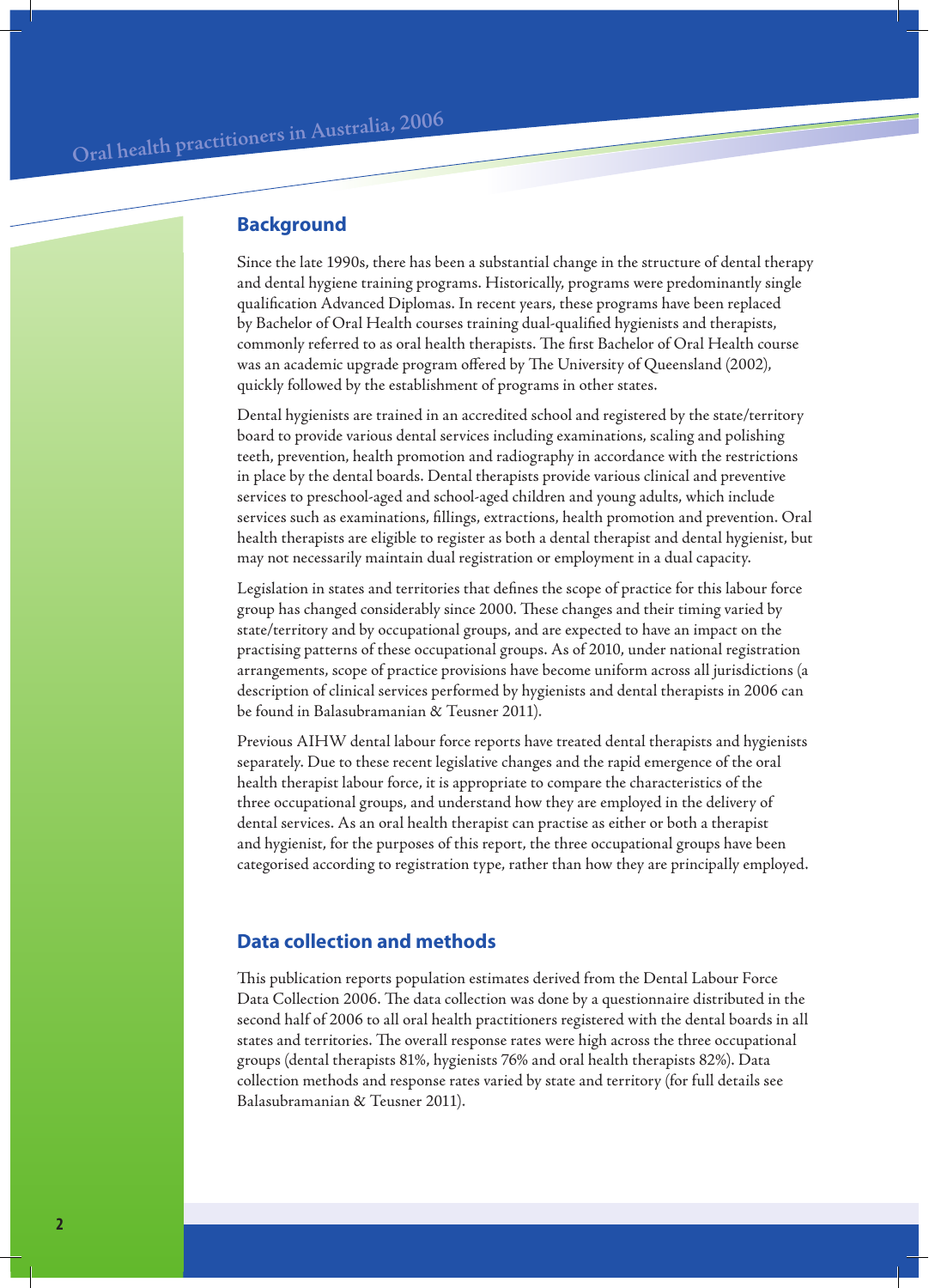To calculate population estimates, data were weighted for non-response. Not all questionnaires were completed in full, and missing data were imputed based on the assumption that non-respondents had the same characteristics as respondents.

#### **Overall numbers**

In 2006, the employed oral health labour force consisted of 1,171 dental therapists, 674 dental hygienists and 371 oral health therapists. In total, 2,216 practitioners were currently employed (Table 1). These three groups comprised 16% of the registered clinical dental labour force, which also includes dentists and dental prosthetists (dentists were the largest occupational group at 77%, and dental prosthetists comprised 7% of the dental labour force. Dental assistants are currently not registered and dental technicians are registered in most states and territories but do not provide clinical services).

#### **Table 1: Oral health practitioner registrations, by labour force status, 2006**

|                                                                | Oral health practitioner type | Percentage of oral |                                  |              |                                     |
|----------------------------------------------------------------|-------------------------------|--------------------|----------------------------------|--------------|-------------------------------------|
| Labour force status                                            | <b>Dental</b><br>therapists   | <b>Hygienists</b>  | <b>Oral health</b><br>therapists | <b>Total</b> | health practitioner<br>labour force |
| Employed                                                       | 1,171                         | 674                | 371                              | 2,216        | 86                                  |
| Employed in another state/territory                            | 16                            | 26                 | 12                               | 54           | 2                                   |
| On leave (more than 3 months)                                  | 44                            | 38                 | 11                               | 93           | 4                                   |
| Overseas                                                       | 5                             | 16                 |                                  | 22           | 1                                   |
| Not in paid work                                               | 45                            | 18                 | 8                                | 70           | 3                                   |
| Working in dentistry but not as an oral<br>health practitioner | 46                            | 10                 | 3                                | 59           | $\overline{2}$                      |
| Working in another industry/profession                         | 53                            | $\overline{2}$     | 4                                | 59           | $\overline{2}$                      |
| <b>Total</b>                                                   | 1,380                         | 784                | 410                              | 2,574        | 100                                 |
| Percentage employed                                            | 85                            | 86                 | 90                               | 86           |                                     |

*Note:* Column/row totals may not sum to total due to rounding estimates.

Between 2000 and 2006 there was a decline in the number of registered and practising dental therapists per 100,000 population, resulting from the cessation of dental therapy courses and from an unknown number of therapists completing academic upgrades to become oral health therapists. Over the same period the practising rate of hygienists increased slightly from 2.1 in 2000 to 3.3 in 2006 (Figure 1).

In 2006, there were 1.8 oral health therapists per 100,000 population. In 2000 and 2003, there were small numbers (about 30 and 50 respectively) of employed dual-qualified oral health therapists but, due to inconsistent registration of oral health practitioners across the state/territories, numbers were difficult to estimate, and were included in the dental therapist estimates for those time points. State and territory dental boards began registration of therapists and hygienists at different times, but by 2005 these groups were registered in all states and territories, improving the capacity to calculate national estimates (Figure 1).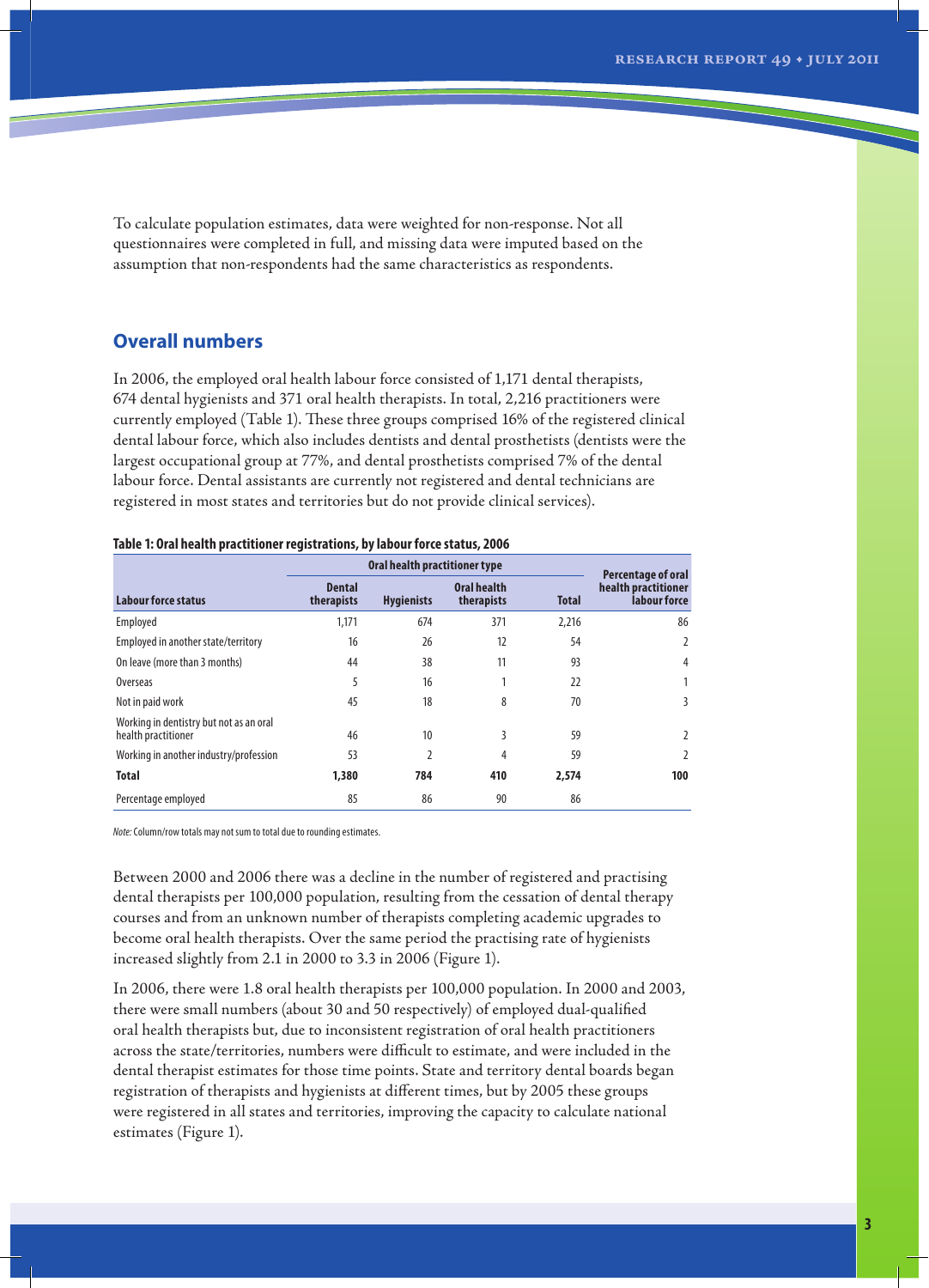# Oral health practitioners in Australia, 2006



**Figure 1: Practising oral health practitioners per 100,000 population, 2000, 2003 and 2006**

## **Demographic characteristics**

The oral health practitioner labour force was predominantly female. Of the dental therapist, hygienist and oral health therapist labour force, males comprised 1.2%, 3.3% and 5.2%, respectively, in 2006. Dental therapists had the highest average age (42.9 years) compared with hygienists (37.7 years) and oral health therapists (36.4 years). Nearly one-third (29.1%) of the oral health therapist labour force was in the youngest age group (20–29 years). In contrast, only 7.2% of dental therapists were in the youngest age group, and nearly one-fifth (17.7%) were 50 years or older. Hygienists were more evenly distributed across age groups (Figure 2).



**Figure 2: Proportion of practising oral health practitioners, by occupational group and age group, 2006**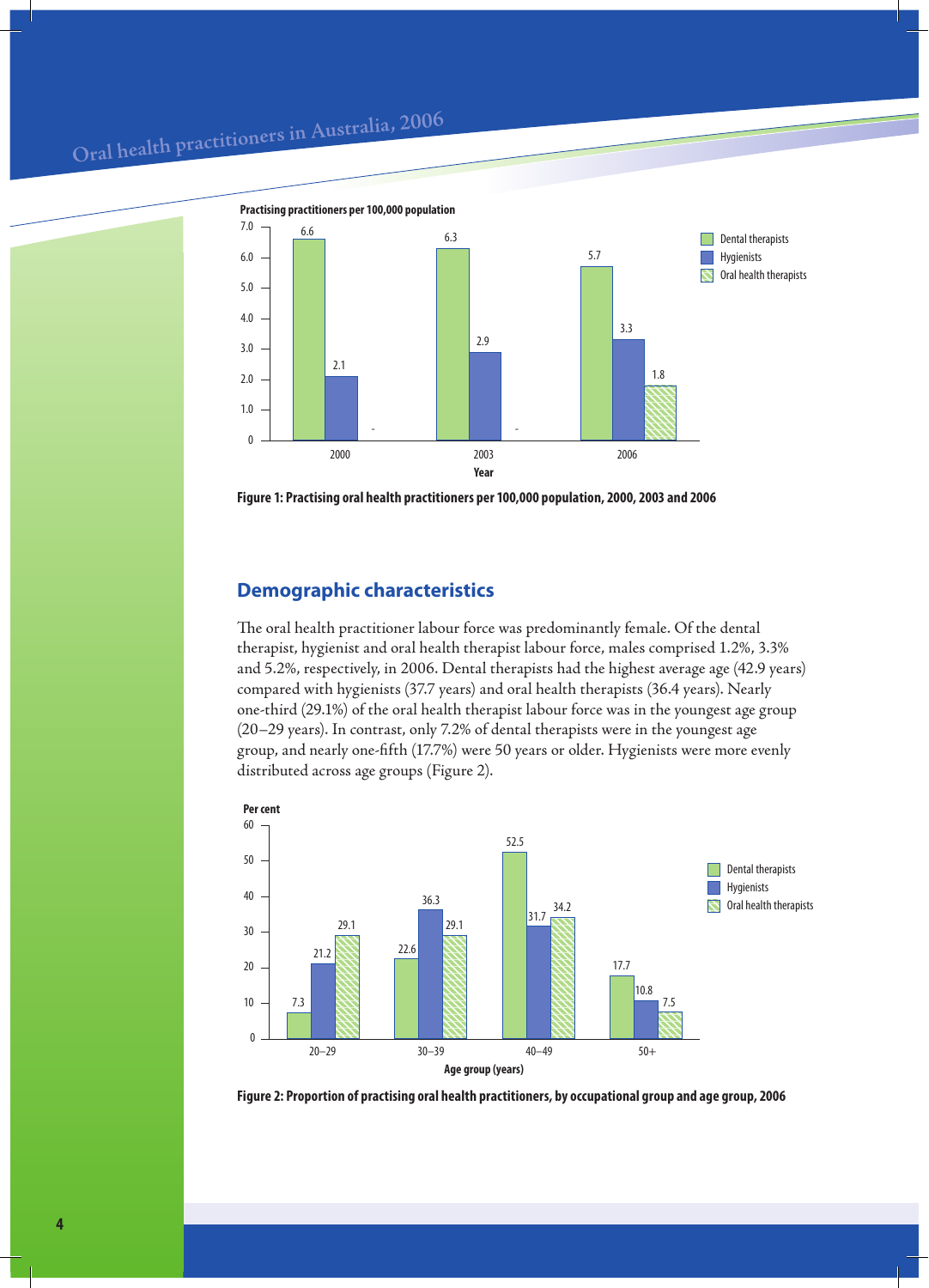## **Geographic distribution**

The numbers of oral health practitioners per 100,000 population varied by state and territory. Variations largely relate to historical differences in state oral health policy and availability of training programs. Western Australia had the highest rate of dental therapists (13.9), the Australian Capital Territory the highest rate of hygienists (11.3), and Queensland had the highest rate of oral health therapists (5.6) (Table 2).

| Table 2: Number of oral health practitioners and number practising per 100,000 population, by state and |               |  |  |  |  |  |    |  |  |
|---------------------------------------------------------------------------------------------------------|---------------|--|--|--|--|--|----|--|--|
| territory, 2006                                                                                         |               |  |  |  |  |  |    |  |  |
| Dominiuntion tuno                                                                                       | <b>NICIAL</b> |  |  |  |  |  | MT |  |  |

| <b>Registration type</b> | <b>NSW</b>                               | <b>Vic</b> | Qld  | <b>WA</b> | <b>SA</b>                      | <b>Tas</b>               | <b>ACT</b> | <b>NT</b> | <b>Total</b> |
|--------------------------|------------------------------------------|------------|------|-----------|--------------------------------|--------------------------|------------|-----------|--------------|
|                          |                                          |            |      |           | <b>Number of practitioners</b> |                          |            |           |              |
| Dental therapists        | 225                                      | 196        | 245  | 286       | 121                            | 56                       | 19         | 23        | 1,171        |
| <b>Hygienists</b>        | 149                                      | 120        | 74   | 135       | 154                            | 5                        | 38         |           | 674          |
| Oral health therapists   | 39                                       | 41         | 228  | 38        | 26                             | -                        |            | -         | 371          |
| <b>Total</b>             | 413                                      | 356        | 546  | 458       | 300                            | 61                       | 57         | 23        | 2,216        |
|                          | Number practising per 100,000 population |            |      |           |                                |                          |            |           |              |
| Dental therapists        | 3.3                                      | 3.8        | 6.0  | 13.9      | 7.7                            | 11.4                     | 5.7        | 11.0      | 5.7          |
| <b>Hygienists</b>        | 2.2                                      | 2.3        | 1.8  | 6.6       | 9.8                            | 1.0                      | 11.3       | -         | 3.3          |
| Oral health therapists   | 0.6                                      | 0.8        | 5.6  | 1.8       | 1.7                            | $\overline{\phantom{0}}$ |            |           | 1.8          |
| <b>Total</b>             | 6.1                                      | 6.9        | 13.4 | 22.3      | 19.2                           | 12.4                     | 17.0       | 11.0      | 10.7         |

*Note:* Column/row totals may not sum to total because of rounding of estimates.

Information on geographic location is presented using remoteness areas. The remote areas are structured according to the Australian Standard Geographical Classification developed by the Australian Bureau of Statistics (for details see ABS 2006). Categories include *Major cities*, *Inner regional*, *Outer regional* and *Remote* and *Very remote* areas. These categories provide an indication of the degree of remoteness, or distance, from major cities.

The distribution of practitioners across remoteness areas differed by occupational group. The practising rate of dental therapists was highest in *Outer regional* areas. In contrast, the practising rate for hygienists was highest in *Major cities*, while the oral health therapist labour force was more evenly distributed across the three least remote areas with only a few working in *Remote* or *Very remote* areas (Figure 3).



*Note:* Remote and Very remote areas have been combined into the Remote category

**Figure 3: Practising oral health practitioners per 100,000 population by occupational group and remoteness area, 2006**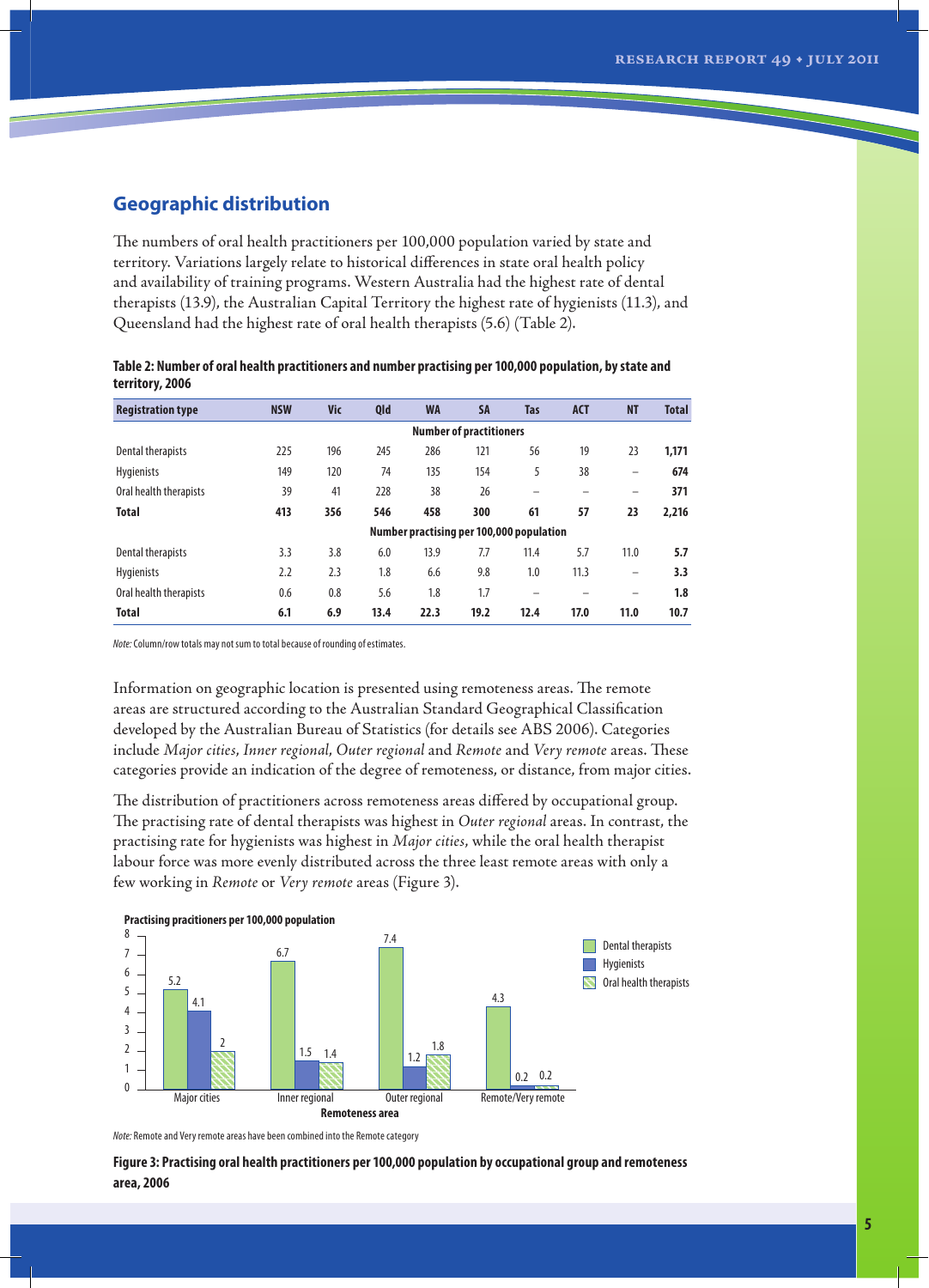#### **Practice characteristics**

Dental therapists were predominantly employed in the public sector, with 60.4% working in school dental services and 16.2% working in community dental services (Table 3).

In contrast, hygienists were predominantly employed in the private sector, with nearly one-fifth (19.3%) working in private specialist practice.

Nearly two-thirds (62.0%) of the oral health practitioner labour force worked in the private sector (Table 3).

|                                 | <b>Dental therapists</b> |          | <b>Hygienists</b> |          | <b>Oral health practitioners</b> |          |
|---------------------------------|--------------------------|----------|-------------------|----------|----------------------------------|----------|
| <b>Practice type</b>            | <b>Number</b>            | Per cent | <b>Number</b>     | Per cent | <b>Number</b>                    | Per cent |
| <b>Public</b>                   |                          |          |                   |          |                                  |          |
| <b>School Dental Service</b>    | 707                      | 60.4     | 5                 | 0.7      | 127                              | 34.3     |
| <b>Community Dental Service</b> | 190                      | 16.2     | 11                | 1.7      | 4                                | 1.0      |
| Dental hospital                 | 26                       | 2.2      | 6                 | 0.8      | 5                                | 1.4      |
| Teaching                        | 18                       | 1.6      | 14                | 2.1      | 5                                | 1.3      |
| <b>Public other</b>             | 18                       | 1.6      | 13                | 2.0      |                                  |          |
| <b>Private</b>                  |                          |          |                   |          |                                  |          |
| Private general practice        | 127                      | 10.9     | 494               | 73.2     | 184                              | 49.5     |
| Specialist-Orthodontic          | 70                       | 6.0      | 73                | 10.9     | 35                               | 9.4      |
| Specialist-Periodontic          |                          | 0.1      | 44                | 6.6      | 9                                | 2.5      |
| Specialist-Other                | 10                       | 0.8      | 12                | 1.8      | $\overline{2}$                   | 0.6      |
| Private other                   | 3                        | 0.2      | 1                 | 0.2      |                                  |          |
| Total                           | 1,171                    | 100.0    | 674               | 100.0    | 371                              | 100.0    |

#### **Table 3: Practising oral health practitioners, by occupational group and practice type, 2006**

*Notes* 

Column/row totals may not sum to total due of rounding of estimates.

— means zero or rounded to zero.

## **Practice activity**

Oral health therapists, who worked on average 33.4 hours per week, had the longest week, compared with hygienists and dental therapists, who worked, on average, 28.2 and 28.0 hours per week, respectively. Although there was variation in hours worked per week by age group, the pattern of oral health therapists working a longer week was consistent across all age groups (Table 4). For dental therapists and oral health therapists, younger and older age groups (20–29 years and 50 years or older) worked a longer week than those in the 30–39 years and 40–49 years age groups.

#### **Table 4: Practising oral health practitioners, average hours worked per week, by age group, 2006**

| Age group (years) | <b>Dental therapists</b> | <b>Hygienists</b> | <b>Oral health therapists</b> |
|-------------------|--------------------------|-------------------|-------------------------------|
| $20 - 29$         | 35.1                     | 34.0              | 38.0                          |
| $30 - 39$         | 23.0                     | 27.4              | 30.7                          |
| $40 - 49$         | 28.8                     | 28.0              | 31.1                          |
| $50+$             | 29.2                     | 25.1              | 37.4                          |
| All               | 28.0                     | 28.2              | 33.4                          |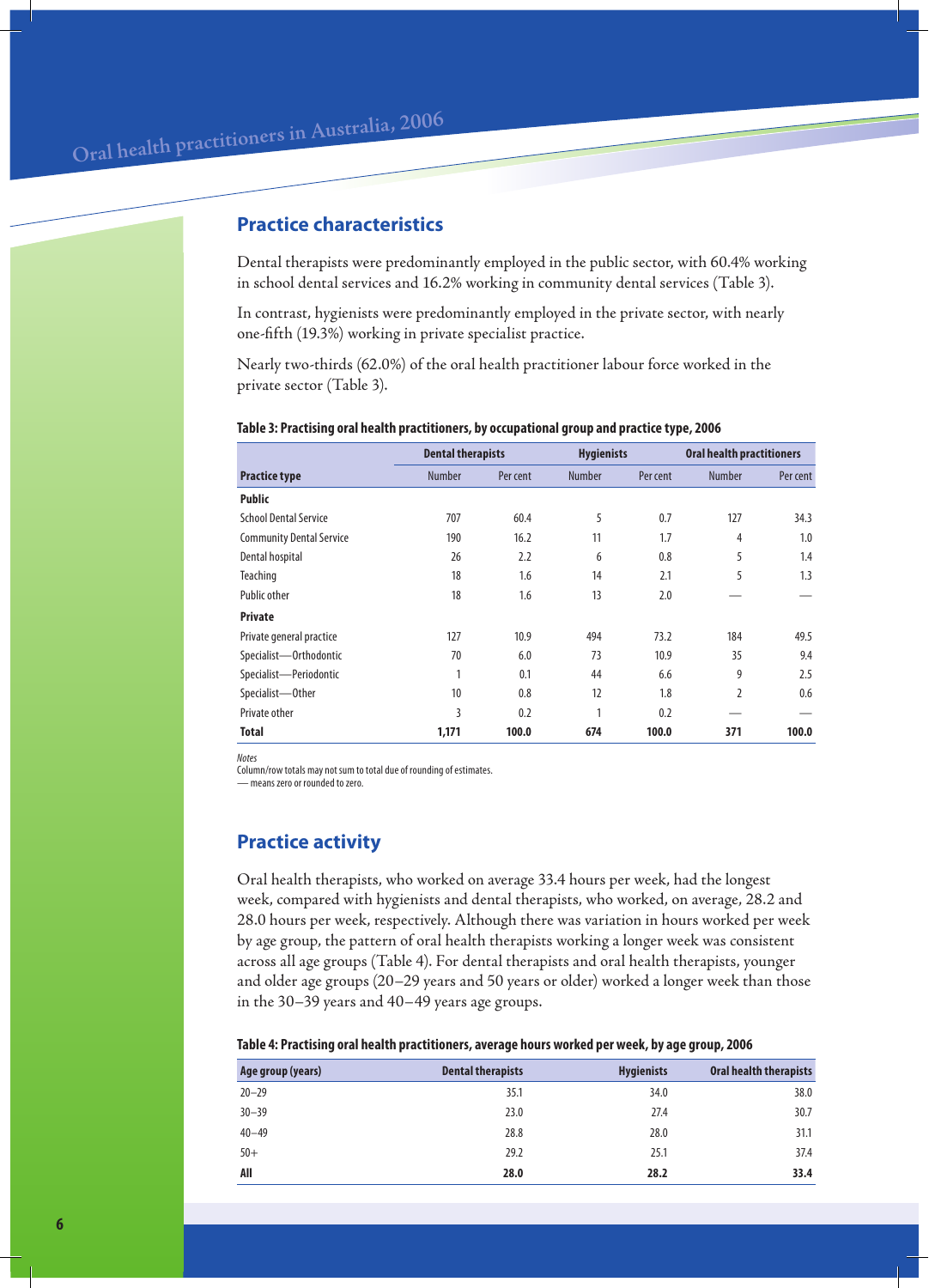

The majority oral health practitioners worked in one practice location: 80.5% of dental therapists, 64.9 of hygienists, and 55.3% of oral health therapists (Figure 4).



The most commonly reported type of clinical practice activity for the oral health therapist labour force was working mainly in hygiene practice. About one-quarter (26.8%) worked mainly in therapy, and nearly one-third (31.7%) worked in mixed practice (hygiene and therapy clinical activity) (Figure 5).



*Note:* Mainly therapy: 70% or more of hours worked were dedicated to therapy clinical practice. Mainly hygiene: 70% or more of hours worked were dedicated to hygiene clinical practice. Mixed practice: those not classified as mainly hygiene or mainly therapy were working the majority of their hours in dual hygiene and therapy clinical practice. Other: includes practitioners whose hours worked were dedicated mainly to non-clinical activities.

**Figure 5: Percentage of practising oral health therapists, by type of clinical practice activity, 2006**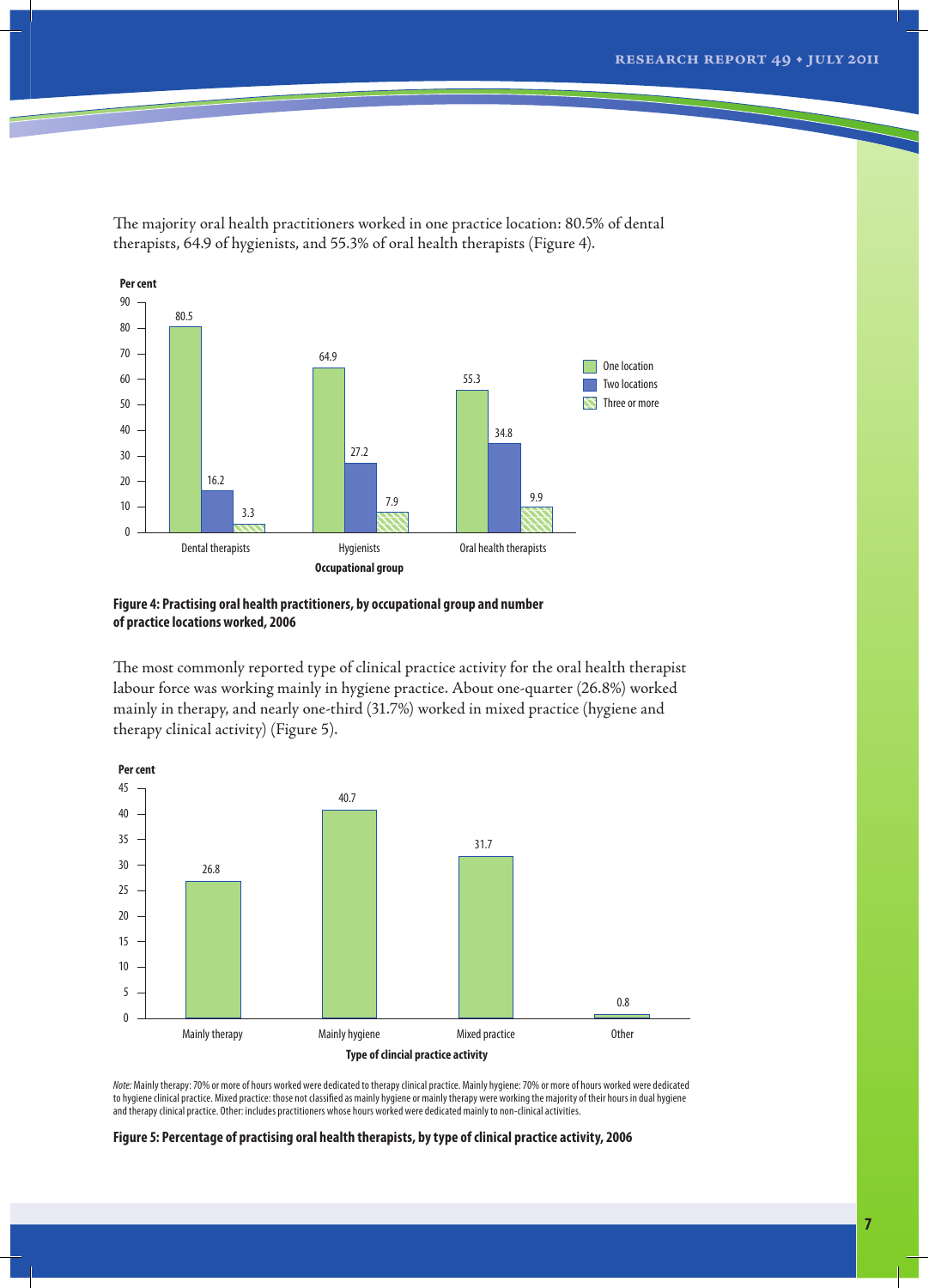# **References**

- Australian Bureau of Statistics (ABS) 2006. Statistical geography: volume 1 Australian Standard Geographical Classification (ASGC) 2006. ABS cat. no. 1216.0. Canberra: ABS.
- Balasubramanian M & Teusner DN 2011. Dentists, specialists and allied practitioners: the Australian dental labour force 2006. Dental statistics and research series no. 53. Cat. no. DEN 202. Canberra: AIHW.

# **Acknowledgments**

The author of this report was Dana Teusner of the Dental Statistics and Research Unit at the Australian Institute of Health and Welfare (AIHW).

This research is supported by the AIHW.